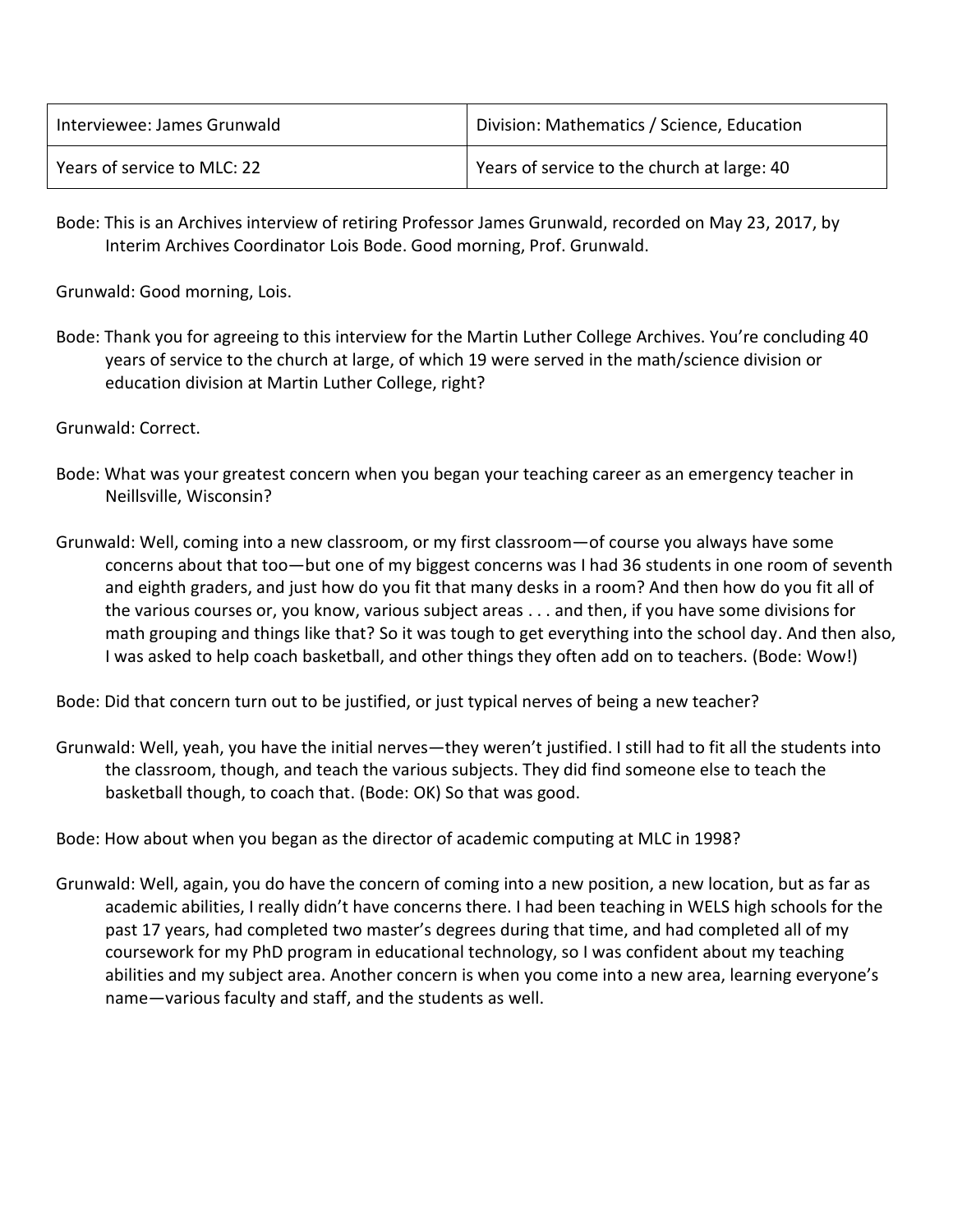Bode: What in your time in ministry makes you want to recommend ministry to others?

- Grunwald: Well, for me it's just the joy of working with others on a daily basis where Christ is a solid foundation for all that we do. In a public classroom, and I grew up in the public school setting all the way through high school, it's just not the same as a WELS classroom. In the WELS classroom you can freely use God's Word in all that you do, whether that be classroom management or teaching academic material or just visiting with students and parents.
- Bode: So, speaking of teaching academic material . . . curious—do you have a favorite, or least favorite, course to teach, and why?
- Grunwald: Well, that's always a loaded question—on how you might answer that. I really have a love for technology and working with technology, and when I came to MLC, Computer Applications was the only course that I taught and we had five sections of that the first years as well. That later morphed into Digital Literacy and now, eventually, Teaching with Technology. So, that's always been my favorite area. I think the Teaching with Technology course now is the best of those various versions of the course that we've had over the years, because I think it's really better preparing our students for the classrooms that they'll actually be entering. I also have been privileged to teach some graduate level courses online, so I also enjoy those courses. Teaching Online is one course, Designing and Constructing Online Courses, and another course, Enhancing the Curriculum with Technology. And, of those, I really do enjoy the Teaching Online and the Designing and Constructing Online Courses, because it's just a joy to help instructors learn how to teach online because it is not necessarily the same as the way you would do things in the regular face-to-face classroom. Since you did bring up least favorite, I was asked to teach Economics for a number of years, a case where we needed someone to teach it and they found out, well, I had had an Economics course back in my college days at UW-Madison; therefore I must know something about it, which is true. But I obviously was not as qualified as someone else that would have studied more in that particular area.

Bode: OK, that's a lot of students, Professor. What are three words that would describe you?

Grunwald: Well, I think I'm very organized, I'm very dependable, and patient with helping others.

- Bode: Good qualities to have as a teacher. While you've completed a brief description of yourself, now tell me what about you do you think students will remember most?
- Grunwald: Well, I think they found that I was easy to get along with in the classroom as their instructor. They did find out that I was very detail-oriented, so if it was looking for something in the instructions for the assignment, I would notice if it wasn't there. And I think they also found that I was very willing to sit down on a one-to-one basis and help a student who might be struggling with something.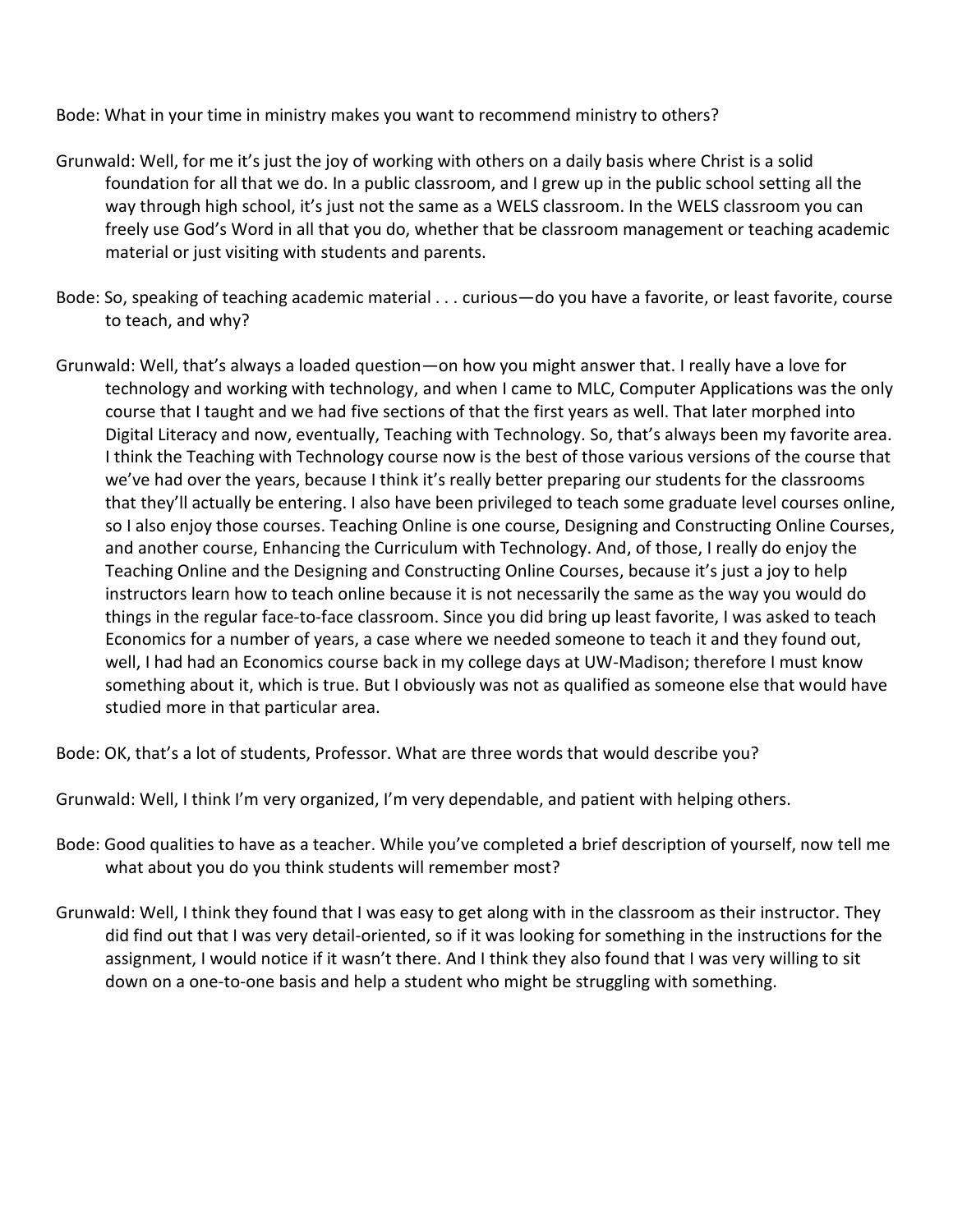- Bode: Over all those years, especially at MLC, what major changes have you seen and how do you evaluate them?
- Grunwald: Well, the changes in technology obviously have been very enormous since 1998 when I came to MLC. So, just the available technology to the faculty and the students, and also the changes that Network Services was able to help bring forward over that time. Really, it's Network Services that helps to drive the use and facilitate the use of technology at MLC. Another big change over the years was the advent of online learning in general, and then also the online master's degree program at MLC, which we first started working on in 1999—so that program really has blossomed over the years too, and just the amount of online courses that we offer throughout the school year.
- Bode: I get the sense that these were really positive changes?
- Grunwald: They were—yes, right—very much so. Technology . . . it's always hard to keep up, because technology keeps changing so much from one year to the next. But I feel MLC has done an admirable job in keeping up with the times.
- Bode: You're director of academic computing at MLC. As director, I see that you've given quite a few presentations about the use of technology. Is there something you would advise a new teacher using technology in the classroom to never forget?
- Grunwald: Well, yes. I would have a few suggestions: First of all, don't use technology just because it's available or you can do it. There should always be a good reason, a relative advantage to making use of technology in a particular lesson. Perhaps it's to help explain something better or to do something more efficiently. On the other extreme, too, we don't want to simply ignore the use of the technology and not make use of it at all, because it can be used to help improve teaching and learning. But if you're just starting with technology, you want to start small; don't try to do too many things at once. Pick a particular area or course where you are going to integrate it and then just do it well.
- Bode: I have a question about some of the memories you might have from your teaching career. You can go the entire career, or you can go—I see that you were a student at DMLC—you could even go there. What are some favorite memories?
- Grunwald: Well, I don't necessarily dwell on specific memories. I just recall coming from UW-Madison, transferring to DMLC back in the mid-70s, and it was just a joy to be on a smaller, close-knit campus than the university complex at UW-Madison—so that was a quite positive memory (change) there. Over the years at MLC, and working in the WELS, I just simply have really enjoyed working with the students and the faculties, especially to help improve their use of technology in the educational environment.
- Bode: Now, usually as Lutherans we don't tell everybody about our accomplishments, but I know that they're there, and I know that they are important in God's work. What are one or two of your proudest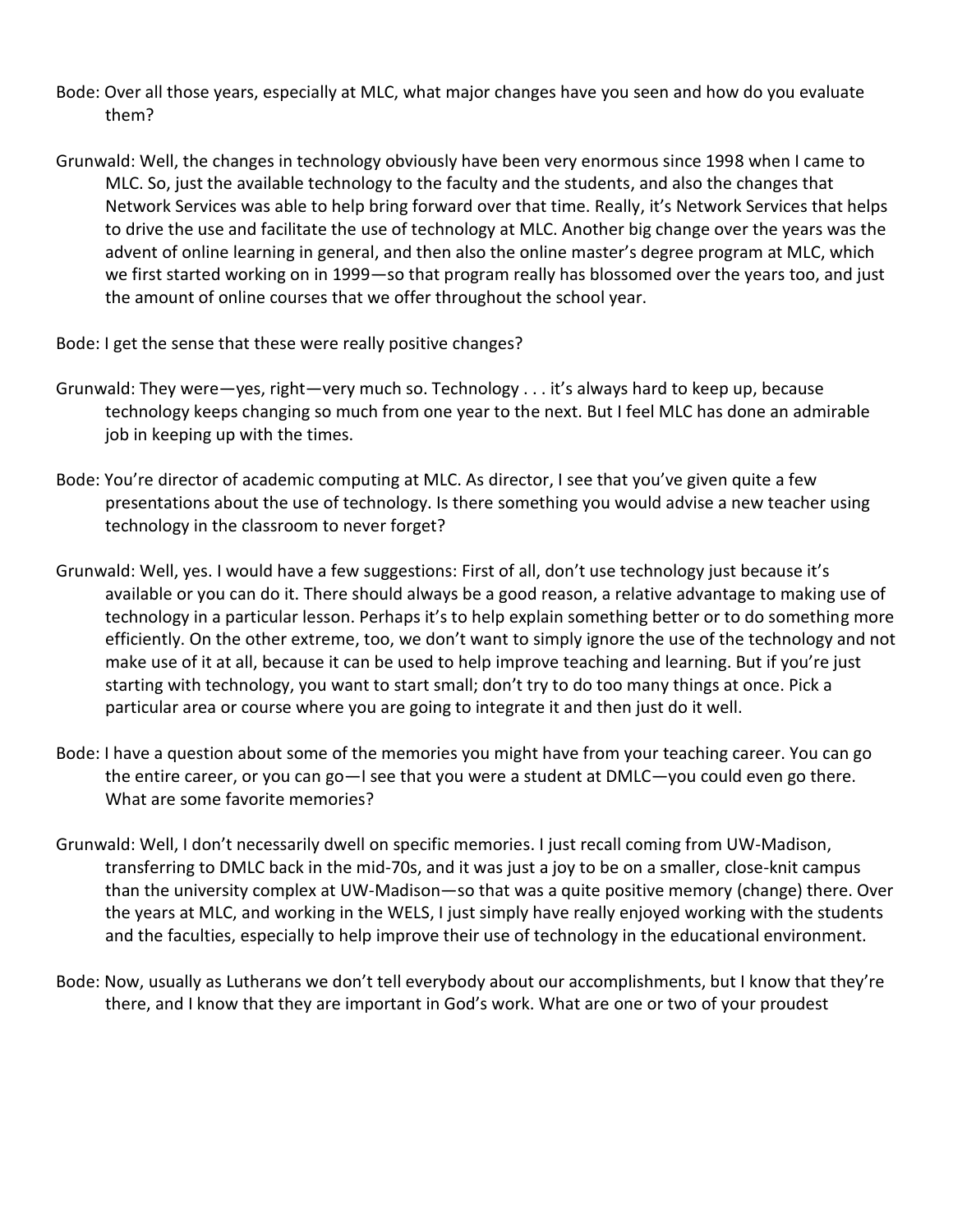professional accomplishments?

- Grunwald: Well, coming to MLC in 1998, it was to be the first MLC director of academic computing. So, just moving technology forward, its use by the faculty and students at MLC over the years, I think has been an accomplishment. Another one that involves the WELS, even beyond MLC, was that MLC became a leader in the use of online distance education. The synod certification correspondence courses that MLC used to do were converted to an online format beginning in 2000, and those courses have continued and, of course, many other courses have been created in more recent years. As mentioned before, the MLC Master of Science in Education degree program basically was a synod convention in 1999 that directed MLC to move forward in this area. So in 2000, I started meeting with John Isch and Dave Wendler, as we put that program together and then wrote up the proposal to the Higher Learning Commission to get approval for that. And that just really has blossomed over the years as well. And then another side to all of this was ALHS Online, which I helped to start six years ago. ALHS Online is an online course provider to bring online courses to the area Lutheran high schools, so that they can share their resources with instructors and thereby increase their curricular offerings. The first year that we offered courses, we had 60 student seats over the two semesters, and five courses through the first semester and through the second. This past year—the sixth year, which we just completed—we had 21 WELS high schools make use of those courses in some way. And we've also now expanded into offering Algebra 1 and Spanish to the Lutheran elementary schools in the WELS, and we had 12 schools participating in that this year as well. We had 24 courses each semester this past year, with over 250 student seats in those courses each of the semesters. So that's another area that really has been growing. So, overall at MLC, I think just the explosion of online distance education over the years that I have been here.
- Bode: Thank you for that. I think we often don't know or aren't aware of all of the different things that are going on, things like this. I have to ask you . . . anything else that you'd like to tell us that I haven't thought to ask you?
- Grunwald: I really don't have anything to add in that area right now. (Bode: Nothing humorous? You like your office? What?) I've been in this same office all the time that I've been here, and that's not always the typical situation for faculty at MLC.
- Bode: That's true, that's true. Well, what are your plans for retirement?
- Grunwald: Well, I will continue to see to the day-to-day operations of ALHS Online, since I have accepted a retirement call to be their superintendent. I'll also continue teaching in the online graduate program for MLC, as well as advising my 20-some graduate advisees. I also will be continuing to assist MLC with the coordination of online distance learning activities in the coming school year, as we make the transition to a new director of academic computing and online learning. My wife also has a list of a few projects that she would like me to complete around the house. (Bode: Of course!) I do enjoy yardwork and working around the house, and things like that. Usually it's just a matter of finding time to fit everything